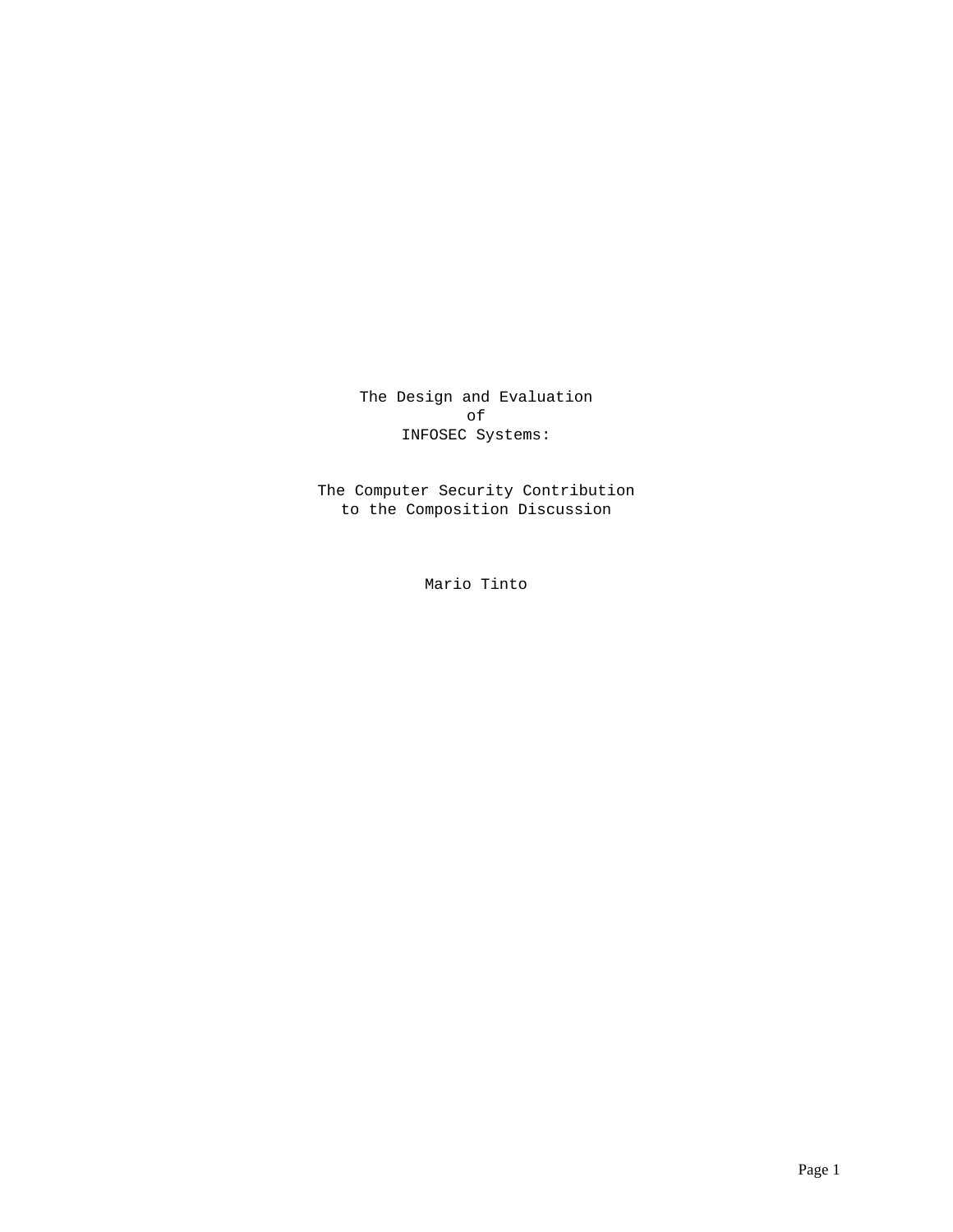#### FOREWORD

This C Technical Report, "The Design and Evaluation of INFOSEC Systems: The Computer Security Contribution to the Composition Discussion," is issued by the National Computer Security Center (NCSC) under the authority of and in accordance with Department of Defense (DoD) Directive 5215.1, "Computer Security Evaluation Center." This publication contains technical observations, opinions, and evidence prepared for individuals involved with computer security.

Recommendations for revision to this publication are encouraged and will be reviewed periodically by the NCSC. Address all proposals for revision through appropriate channels to:

National Computer Security Center 9800 Savage Road Fort George G. Meade, MD 20755-6000 Attention: Chief, Standards, Criteria & Guidelines Division

Reviewed by: \_\_\_\_\_\_\_\_\_\_\_\_\_\_\_\_\_

 RON S. ROSS, LTC (USA) Chief, Standards, Criteria & Guidelines Division

Released by: \_\_\_\_\_\_\_\_\_\_\_\_\_\_\_\_\_\_\_\_\_\_

 THOMAS R. MALARKEY Chief, Office of Information Systems Security Standards, Assessments, & Systems Services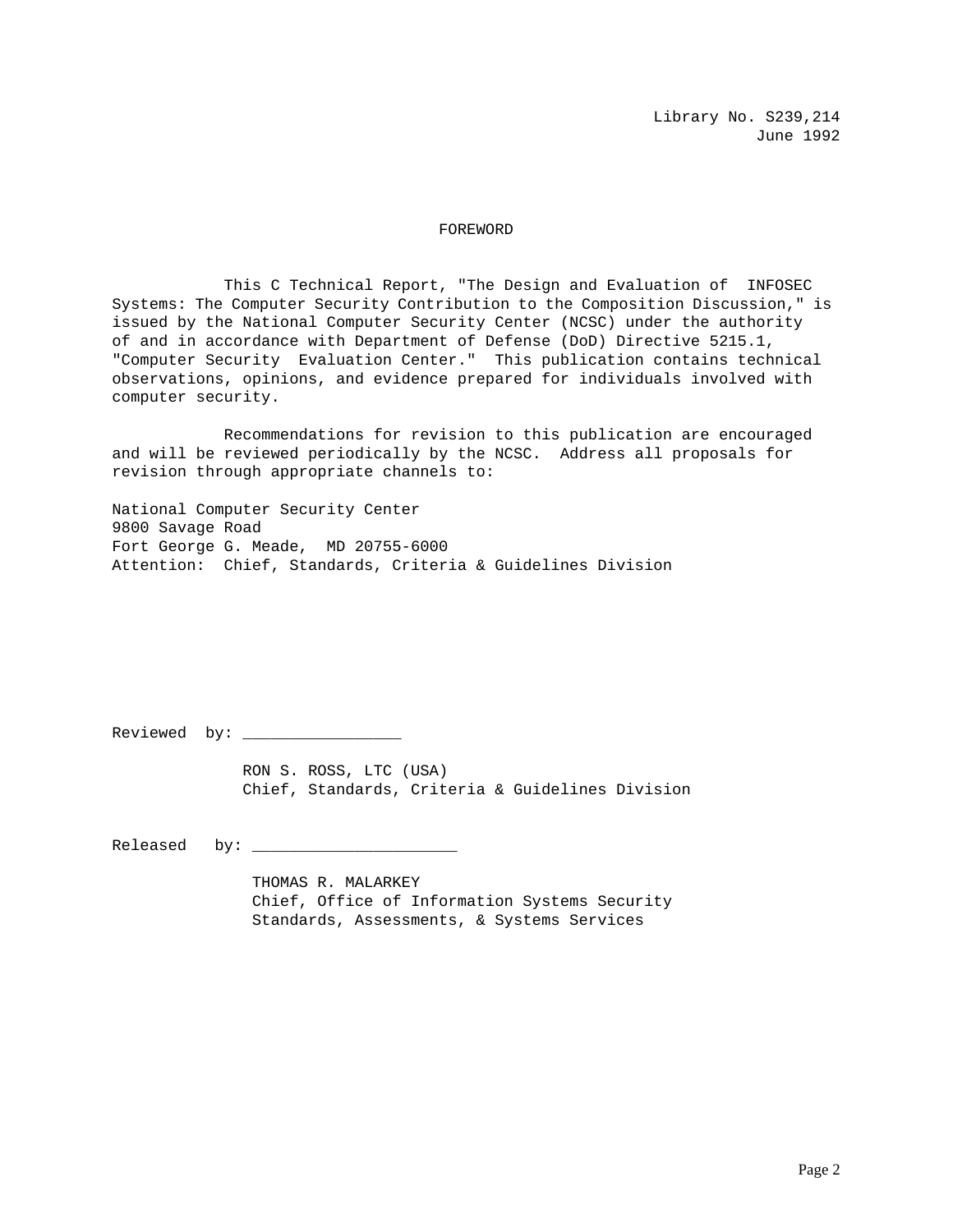Table of Contents

| I. INTRODUCTION                                                                                                                                            | 1                             |
|------------------------------------------------------------------------------------------------------------------------------------------------------------|-------------------------------|
| II. BACKGROUND: The Computer Security Fundamentals<br>I.a The Sharing Issue<br>II.b The Reference Monitor Concept<br>II.c The Design & Evaluation Paradigm | $\overline{2}$<br>2<br>3<br>6 |
| III. ARCHITECTURAL CONSIDERATIONS: The TNI and the TDI<br>III.a Partitioned Systems<br>III.b Hierarchical Systems<br>TCB Subsets                           | 8<br>8<br>12<br>15            |
| IV. THE COMPLETE PICTURE: A SYSTEM ARCHITECTURE                                                                                                            | 18                            |
| V. EXTENSIBILITY TO INFOSEC SYSTEMS                                                                                                                        | 20                            |
| VI. CONCLUSIONS and OPPORTUNITIES                                                                                                                          | 21                            |
| APPENDIX A: TCB Subsets and Partial Ordering                                                                                                               | 22                            |
| APPENDIX B: Reasoning About TCB Subsets                                                                                                                    | 25                            |
| <b>REFERENCES</b>                                                                                                                                          | 28                            |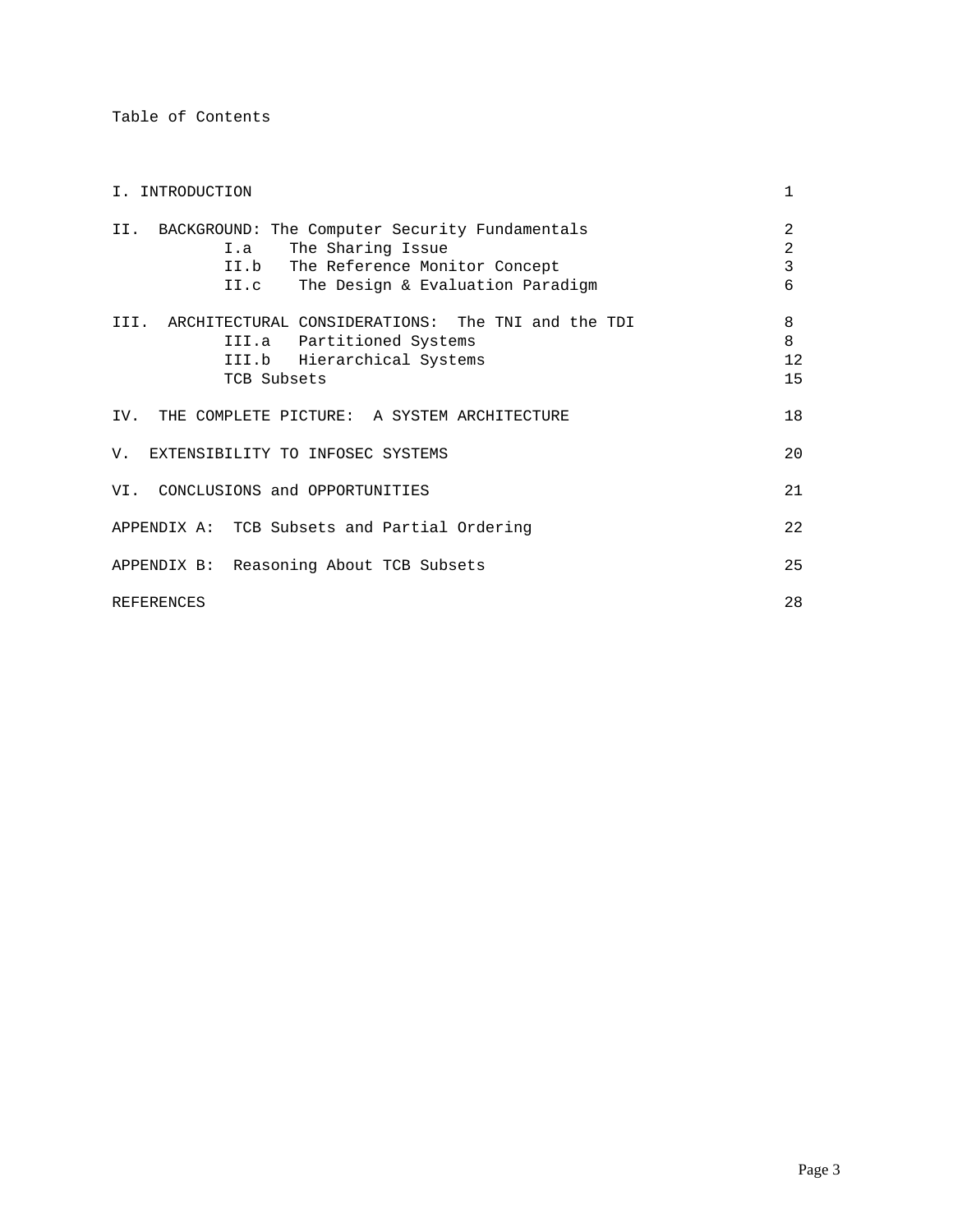#### I. INTRODUCTION

There has recently been a heightened awareness within Information Security (INFOSEC) organizations of the absolute need to approach systems security issues from a more global perspective than had previously been the case. A major consequence has been the investigation of "the composition problem"; that is, how to bring a set of components together to form a system and then be able to determine the security attributes of the system from the analysis of the properties of the system's components. And rightfully so. This is, arguably, the central issue that must be dealt with by any organization claiming to provide INFOSEC services. Anyone who has ever had to provide security support to systems of even moderate size and complexity understands the scope of the problem. One is typically faced, on the one hand, with a set of high-level, sometimes abstract, requirements for the system. On the other hand, the system will often be a combination of commercial products, government-provided products, and special-purpose devices and/or software developed by the system integrator. It is not unusual for the program office to articulate state-of-the-art functional and security requirements while being constrained to products already in their capital inventory, making the satisfaction of many of the requirements a challenging, if not daunting, task. In any case, there is a substantial intellectual gap between the highlevel statement of requirements and the realities of the implementation. Thus, the essential question is, "what global properties can be asserted about a set of heterogeneous hardware and software products that have been brought together to provide services and resources to a community of users?"

Recent developments in the computer security community have dealt with these issues from a slightly different, but relevant, perspective. The insights gained appear in the "Interpretations" of the Trusted Computer Systems Evaluation Criteria (TCSEC); the Network Interpretation (TNI), and the DataBase Interpretation (TDI). This paper will examine the contributions made by this set of work, and then discuss the extension of the insights provided to the more general problem of INFOSEC systems.

#### II. BACKGROUND: The Computer Security Fundamentals

In order to proceed, it is important that the set of computer security documents (i.e., the TCSEC [10], the TNI [11], and the TDI [12]) be seen and understood as a complete body of work. Whereas the TCSEC introduces and discusses fundamental issues, the other documents provide insights concerning the application of basic principles to complex systems. Thus, the TNI and TDI are not, in fact, separate documents. Rather, they complement and extend the TCSEC.

This section sets the framework for the later discussion by introducing the foundational material: the security issues to which the documents are directed, the technology basis for addressing those issues, and the fundamental concepts and premises that underlie the documents.

#### II.a The Sharing Issue

The first question that must be asked is, "what problem or set of problems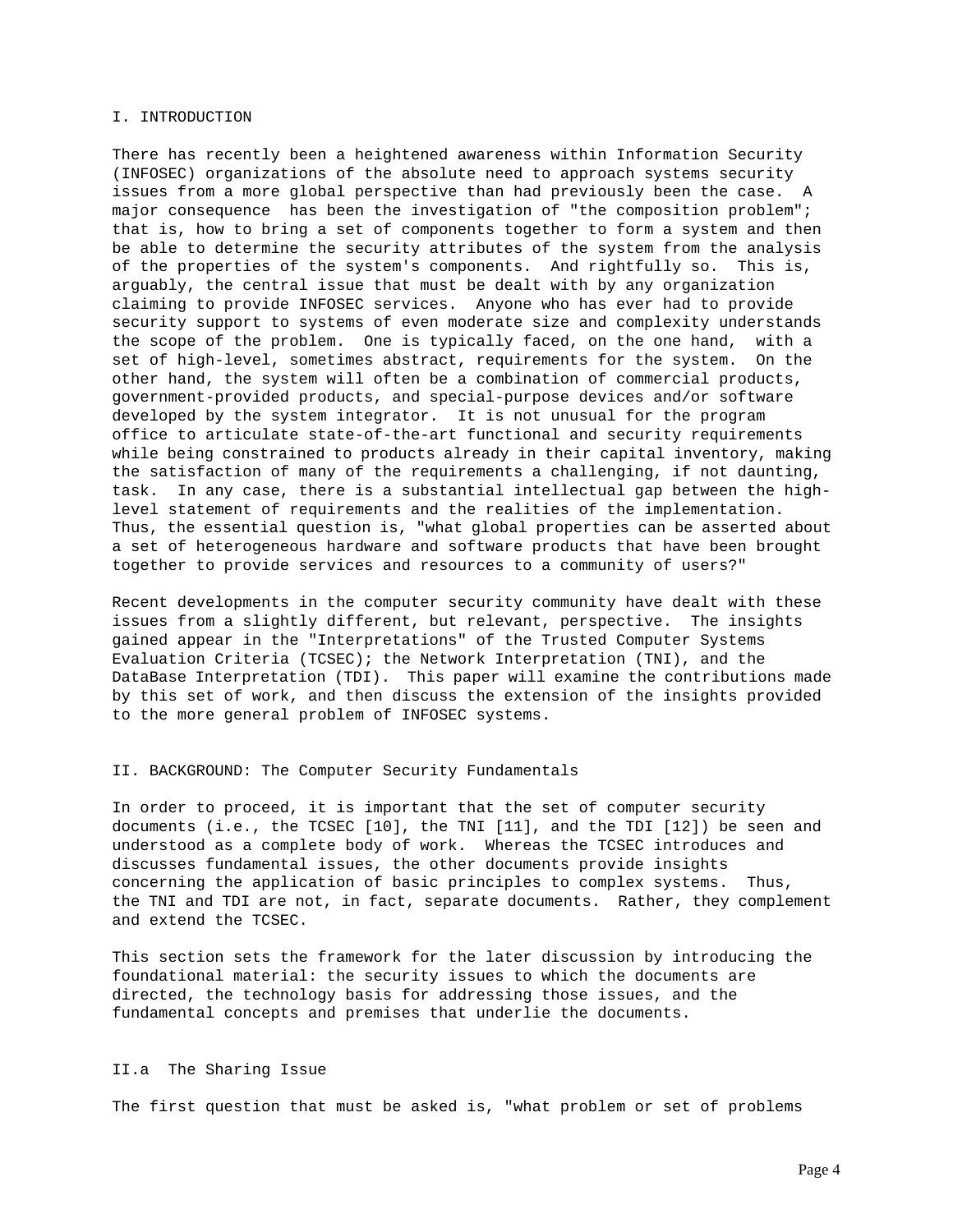is being addressed?" The issue with which the TCSEC deals is illustrated by figure 2.1, which depicts two computer systems, each being shared by a number of users. In the first system, all users have the same authorizations for the information and services supplied by the computer system. This is indicated by showing all (both) users being cleared at the SECRET level. Thus, there is no compromise issue involved, and all the protection required can be obtained via physical and procedural approaches?guards, guns, & gates. That is to say, that as long as physical access to the computer, communications, and terminals can be limited to only authorized (in this case, SECRET-cleared) persons, sufficient and adequate security has been achieved. However, in the second example, we have a system for which not all the users have the same authorizations for resources and information. This is shown by indicating that one user is cleared to the SECRET level (implying, of course, that there is information at the SECRET level being processed by the system), whereas the other user is not cleared. For this case, no amount of external controls prevent the uncleared user from obtaining information for which he is not authorized. That problem can only be addressed by including mechanisms which are internal to the computer system itself. Note that the use of classifications is only illustrative. The problem is the same if we postulate two persons (or organizations) who consider their material sensitive and to be protected from arbitrary access by others who are also using the system.

The Issue is Sharing

Thus, the technical issue that must be addressed is that of sharing. In other words, given a system that provides computational capability?services and resources?that are shared among people of varying authorizations, how is access to those services and resources controlled such that users receive no more than that for which they are authorized? This is fundamentally a computational problem, to be dealt with via computer science.

# II.b The Reference Monitor Concept

Now that there is clear statement of the problem, we can proceed to ask what can be done about it. The early years of the computer security experience can be characterized by a "penetrate and patch" approach?systems were tested to uncover flaws, and the penetration paths uncovered were then patched. The system was then re-tested, invariably revealing still more (or possibly new) flaws. This is an unsatisfying process for developing secure systems, largely because it is not clear when such a process is completed. Is it completed only when no more flaws are uncovered? Does the absence of flaws say something about the strength or quality of the system, or about the skills and endurance of the tester?

What is really wanted is a general solution. That general solution is commonly known as the "reference monitor concept," and was first articulated as the result of a 1972 Air Force study [1]. The Air Force study in essence asked the question, "what kind of computer system can be built that guarantees that security is preserved regardless of the (possibly hostile) actions of users?" The resulting report (i.e., "the Anderson Report") described an architectural framework for dealing with mediation of access in the face of potentially hostile users.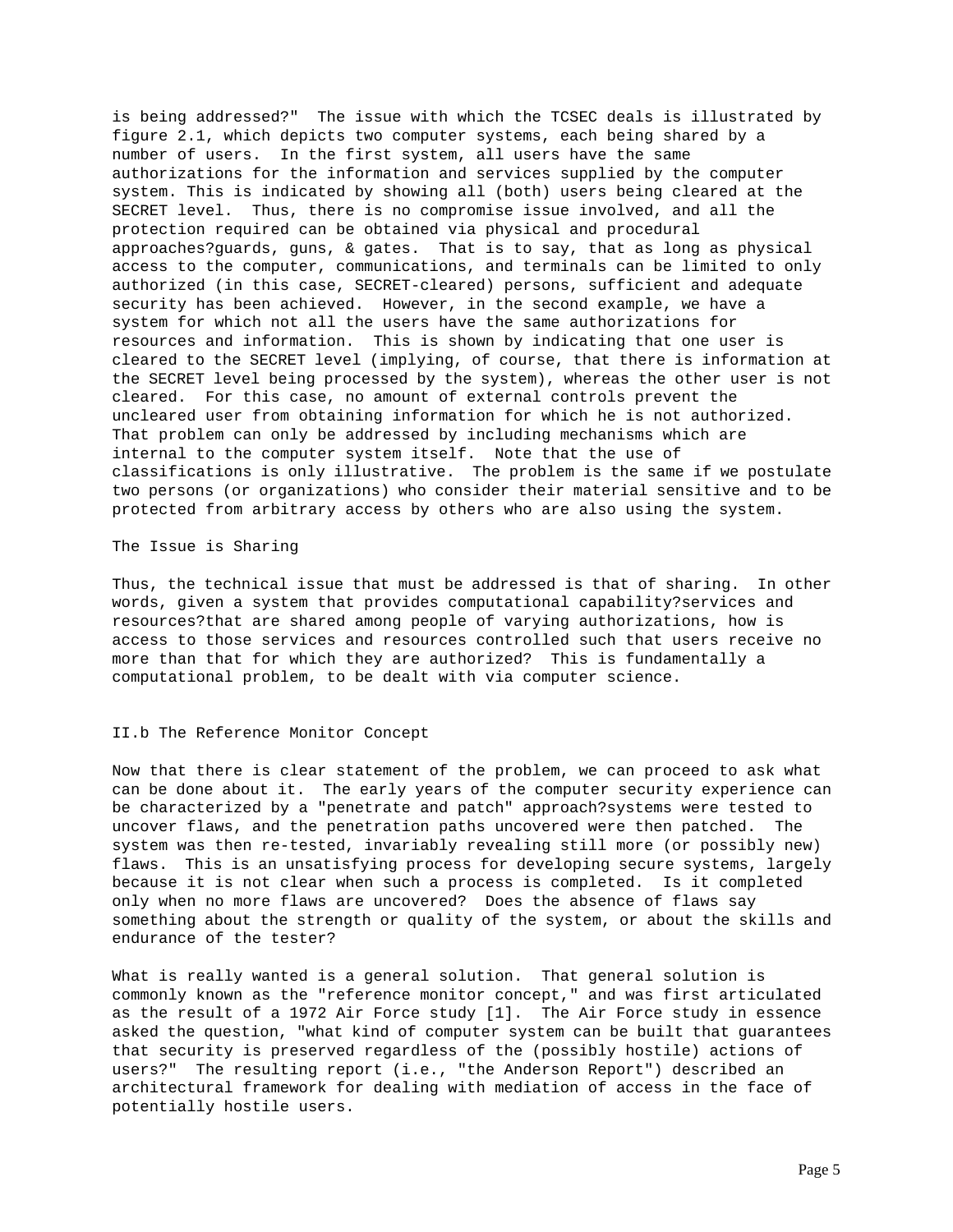The essence of the reference monitor notion is depicted in figure 2.2. In this model, the entities of interest in a system are "subjects" and "objects." A subject is an active entity, loosely described as a program in execution, and is the surrogate of a person. Thus, a subject has an identity and attributes. An object is a passive entity, usually a repository of information. The reference monitor is an abstract machine that reliably mediates the access of subjects to objects. On each attempted access of an object by a subject, the reference monitor determines whether or not the access is to be granted. It does this by applying a set of access control rules along with information it has about the subjects and the objects.

The realization of such an architectural construct in hardware and software is what the TCSEC refers to as a "Trusted Computing Base (TCB)." Note that the reference monitor is a conceptual model; we have yet to discuss implementation considerations. Clearly it must be the case that a real machine must have demonstrable properties which provide the requisite level of confidence that it is doing what was intended. Accordingly, an implementation of a reference monitor must have the properties that:

(a) It is always invoked; it cannot be bypassed. All accesses are mediated.

(b) It is tamper-proof; nothing a subject (user) attempts can either interfere with the reference monitor or alter its internal code, data structures, or the databases on which it relies.

(c) It is small enough to be subject to analysis and tests. In other words, it must be conceptually simple.

These properties must be demonstrated, and they are usually argued on the basis of the hardware and software architectures.

The General Solution to the Sharing Problem is the Reference Monitor Concept

In summary then, the TCSEC deals with the problem of sharing; how to mediate access to data and resources by and among a group of individuals with varying authorization and rights. And, the relevant architectural approach is that of the reference monitor?the assured and unassailable enforcement of a specified set of access control rules.

II.c The Design & Evaluation Paradigm

One final notion that is central to the TCSEC remains to be covered, that of the relation between policy and mechanisms. In the TCSEC parlance, the term "security policy" is defined as, "the set of rules, directives, and practices that regulate how an organization manages, protects, and distributes sensitive information." A security policy is then translated into a set of access control rules that are to be enforced by the TCB. The desired attributes of the system are eventually realized, in part, by the implementation of some specific set of "mechanisms," functions which can be shown to provide the requisite attributes. The critical point is that, as shown in figure 2.3, one proceeds from policy (i.e., a high-level statement of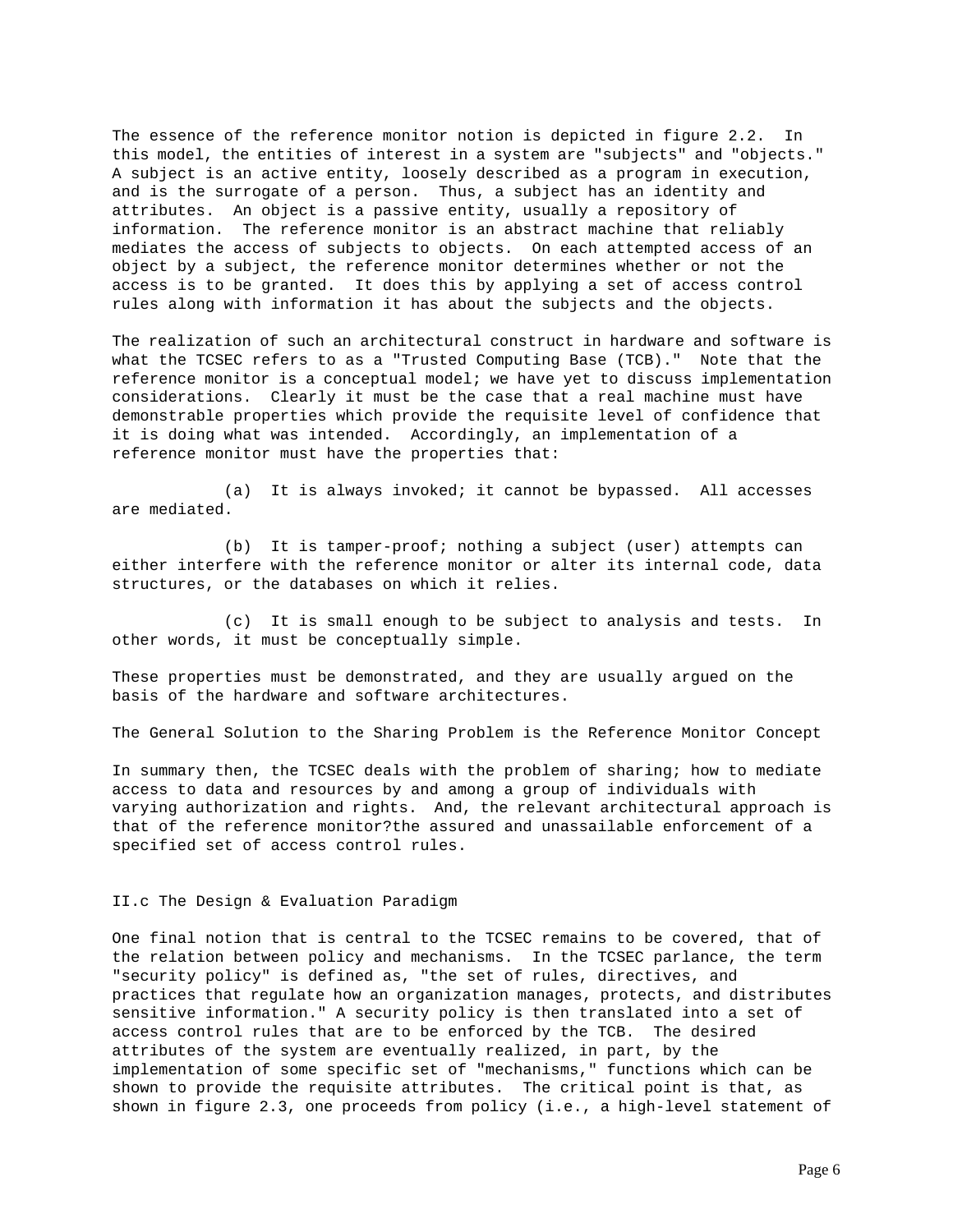the desired global properties or characteristics of the system) to a set of specific mechanisms. It is only when one knows what global characteristics the system must have that it becomes possible to evaluate the implementation details. It is only in the context of the statement of policy and the subsequent access control rules that the chosen mechanisms can be evaluated for both sufficiency (are there enough to do the job?) and adequacy (do they provide the effects desired?). This may appear intuitively obvious, but it is critical. Systems that state "requirements" in terms of the set of desired features end up making circular arguments; one argues from mechanisms to mechanisms. This approach leads to tautologies (i.e., "the mechanisms provided are the mechanisms that were specified") which reveal nothing about the properties of the system that are truly of concern.

Design and Analysis of Systems Proceeds from Policy to Mechanisms

Now that we have established the fundamental concepts and principles, we can proceed to examine how these few simple ideas are applied to the design and analysis of systems.

# III. ARCHITECTURAL CONSIDERATIONS: The TNI and the TDI

Historically, TCSEC evaluations have been approached with the view that a TCB is an atomic entity; it is monolithic and homogeneous. This view has major consequences, effecting how evaluations are carried out and the requirements levied upon those who request evaluation of their systems. A discussion of the details of the technical and business implications of such a view are beyond the scope of this paper. However, what is important is the recognition that most systems of interest tend to be relatively complex. In particular, we are concerned with systems that exhibit some structure; they are made up of a collection of sub-elements. The problem to be addressed then, is whether or not the collection of sub-elements, working as a system, provide the global attributes and properties that are desired?do they compose?

The problem presented by large, complex systems, however, is one that may be characterized as "scope of comprehensibility"?one is faced with comprehending the details of a number (often a large number) of functional elements, but what has to be known are the global system properties that they exhibit when they all work together. It is difficult to get one's mind around the entire system at once, but the only path to understanding the system is to deal with the elements of the system. Unfortunately, the elements of the system present the evaluator with details that are related to, but may divert attention from, the system properties that are to be determined. Thus, the problem of assessing system properties is compounded by an "intellectual gap"?the level of abstraction presented by the elements (i.e., implementation specifics, functional characteristics) is different from the level of abstraction that is of interest (e.g., security). The problem then, for both designers and evaluators, is how to approach a complex system such that the elements derive from the high-level system objectives (in the TCSEC context, enforce the security policy) and that they can be shown to compose to those objectives.

III.a Partitioned Systems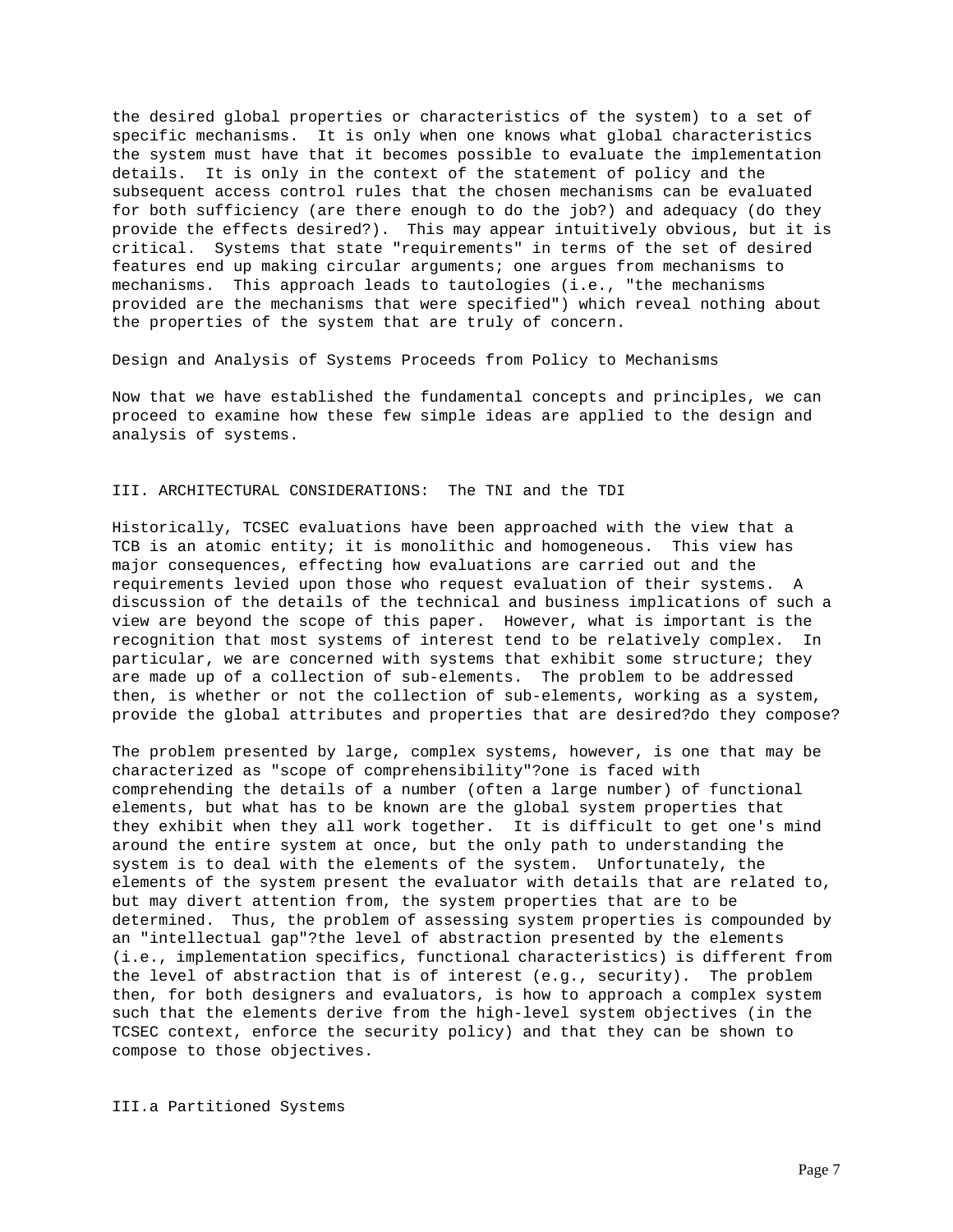The first class of structure that will be dealt with is partitioning. A partitioned system is characterized as one that is composed of cooperating, peer-entity elements, as shown in figure 3.1. That is, the responsibility for enforcing the system policy (or, more generally, for satisfying the system requirements) and for providing the desired functions is allocated across the system elements; they "cooperate" to provide the capabilities desired. Additionally, no element has more privilege or status than any other. This architecture is addressed in the Trusted Network Interpretation (TNI, commonly referred to as "the Red Book"). The purpose of the TNI is to demonstrate that the TCSEC principles are extensible. Specifically, to demonstrate that they extend to partitioned systems in general and networks in particular. A common misconception is that the TCSEC applies strictly to operating systems of "stand-alone" computers. However, a communications network also represents a shared computational system. The resources and services a network provides may be different from those presented by general-purpose computers, but it is providing computational services and performing access control on shared resources nonetheless. A general-purpose computer provides and mediates access to entities such as files and devices and provides services which allow manipulation of information and data, whereas a network will present its users with communications services and access to entities such as messages and ports. Thus, the principles and methods of the TCSEC are sufficiently general to apply to useful and interesting aspects of network security.

Because the notions "networks," "partitioned systems," and "distributed systems" are often confused and used interchangeably, it is important to recognize that clear distinctions can be made between them. These concepts are neither synonymous nor mutually exclusive. A partitioned system is one in which the various functions to be performed by the system are realized as a set of separate (but interrelated) elements, or modules that communicate via mechanisms such as parameter-passing or message-passing. What is critical to the notion of partitioning is that each element, or module, represents a different function; that is, the system is not a set of replicated (i.e., identical) elements. The clear consequence is that no subset of the elements constitutes the system described by the requirements. Only the entire collection of elements completely satisfies the system specifications. Note that there is nothing in the definition of partitioning that requires physical separation of the elements. Additionally, as noted in the earlier definition, there is no hierarchical ordering of the elements.

It is not the purpose of this paper to enter into an extended discussion of each of these terms?only to clearly characterize the notion of partitioning. Suffice it to say that it is possible for any product or system to exhibit a partitioned architecture.

The TNI view for dealing with partitioned systems is depicted in figure 3.2. It is an extension of the top-down (i.e., policy to mechanism) approach discussed in section II.c, with a view to the problem of composition. Starting from the perspective of the system policy, policy and functional responsibility are allocated across the set of system elements; the policy is decomposed. This process yields a specification for each element, each specification being derived from the system requirements. Now, each of the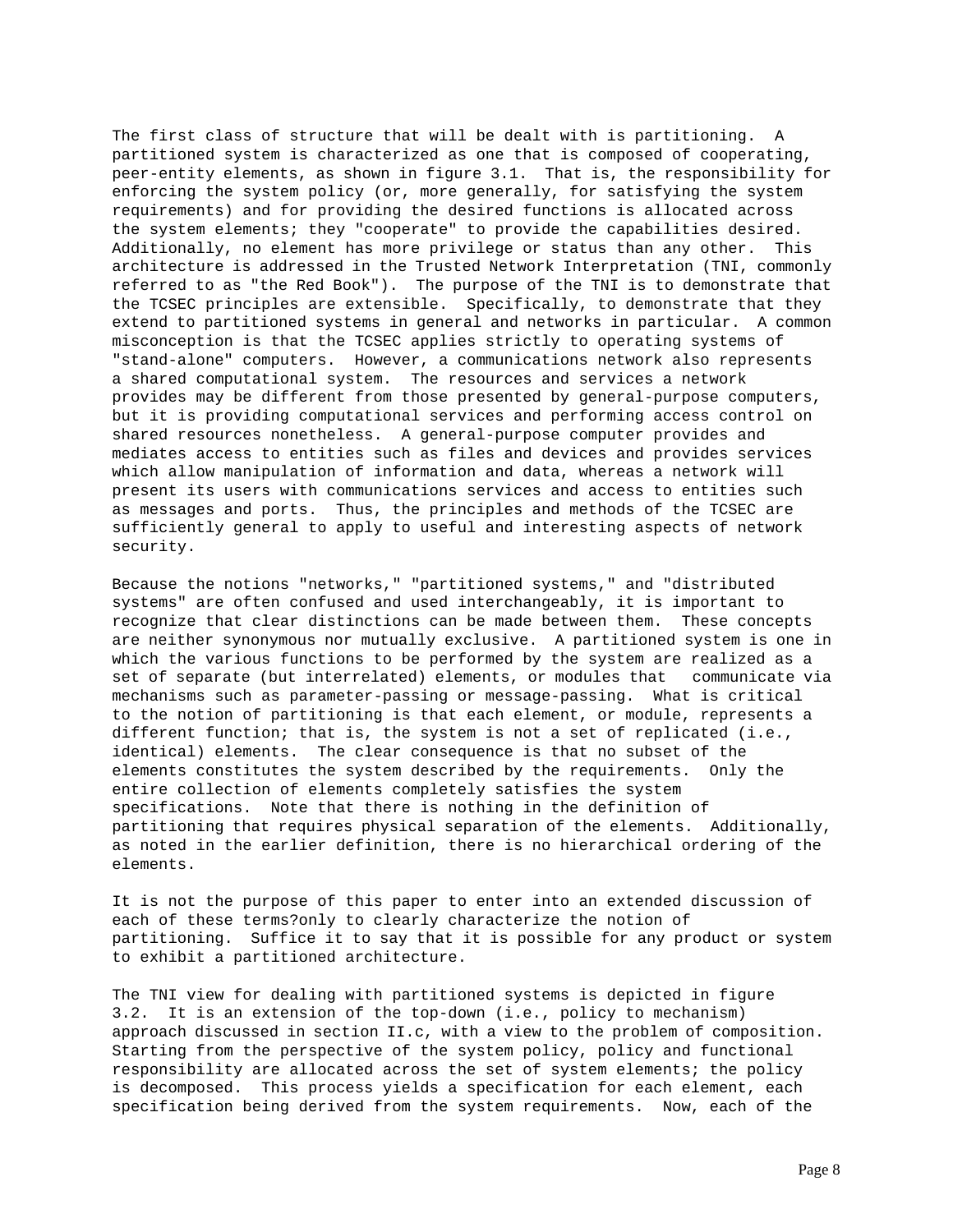elements can be developed and evaluated separately ?against the set of requirements specific to the element in question. Then, after the system elements have been developed and evaluated for compliance with the responsibilities allocated to it, one can determine whether or not the set of elements provide the characteristics desired for the system; do the elements recompose to provide the policy defined for the system?

Let us examine a more concrete example, one of a TCSEC product. Presume that the set of access control policies (i.e., the discretionary and mandatory policies) is allocated to two separate elements, that the identification and authentication (I&A) function is allocated to still another element, and that the auditing responsibilities reside in several elements (e.g., an "event filter," a function that writes records to the audit trail, and a set of tools for post-processing of the audit data). There will be other functions, but this set will suffice for the example. Note that these functions are not independent; there will be functional dependencies between elements. Certainly, access control cannot occur without knowing the identity of the user who is requesting services or information. Thus, there will be a functional interface between the policy-enforcing elements and the I&A element; these two functions must communicate. Likewise, there will be interfaces between the various pieces of the auditing function, as well as an interface between I&A and auditing (because the user's identity needs to be part of the audit record). In short, the analysis of a partitioned system involves an assessment of the sufficiency and adequacy of the set of elements, the correct functioning of each of the elements, and the correct communication between interdependent elements. As we will see later, the analysis of hierarchically-ordered systems is conceptually simpler because the relation between system layers can be characterized solely in terms of access control policy.

The essential aspect to this approach is what amounts to a re-definition of the composition problem. The notion here is decomposition and eventual recomposition of the system policy. Note that the reason one can argue that the elements compose to the system policy is precisely because the responsibilities for each of the elements were originally derived from the desired system properties; the specifications for each of the elements are established in the context of the defined global properties of the system. The claim here is that, in general, one cannot ask about the composition of an arbitrary set of elements?one does not interconnect a VCR, a carburetor, and a toaster, independent of any system context, and then ask, "what policy is enforced?" Composition does not occur by accident!

In summary, the way one proceeds is:

(a) decompose the policy; allocate policy and functional responsibilities across the system elements;

(b) develop and evaluate the system elements in accordance with the specifications for each; and

(c) recompose the system policy; determine that the intended policy is enforced by the combination of system elements.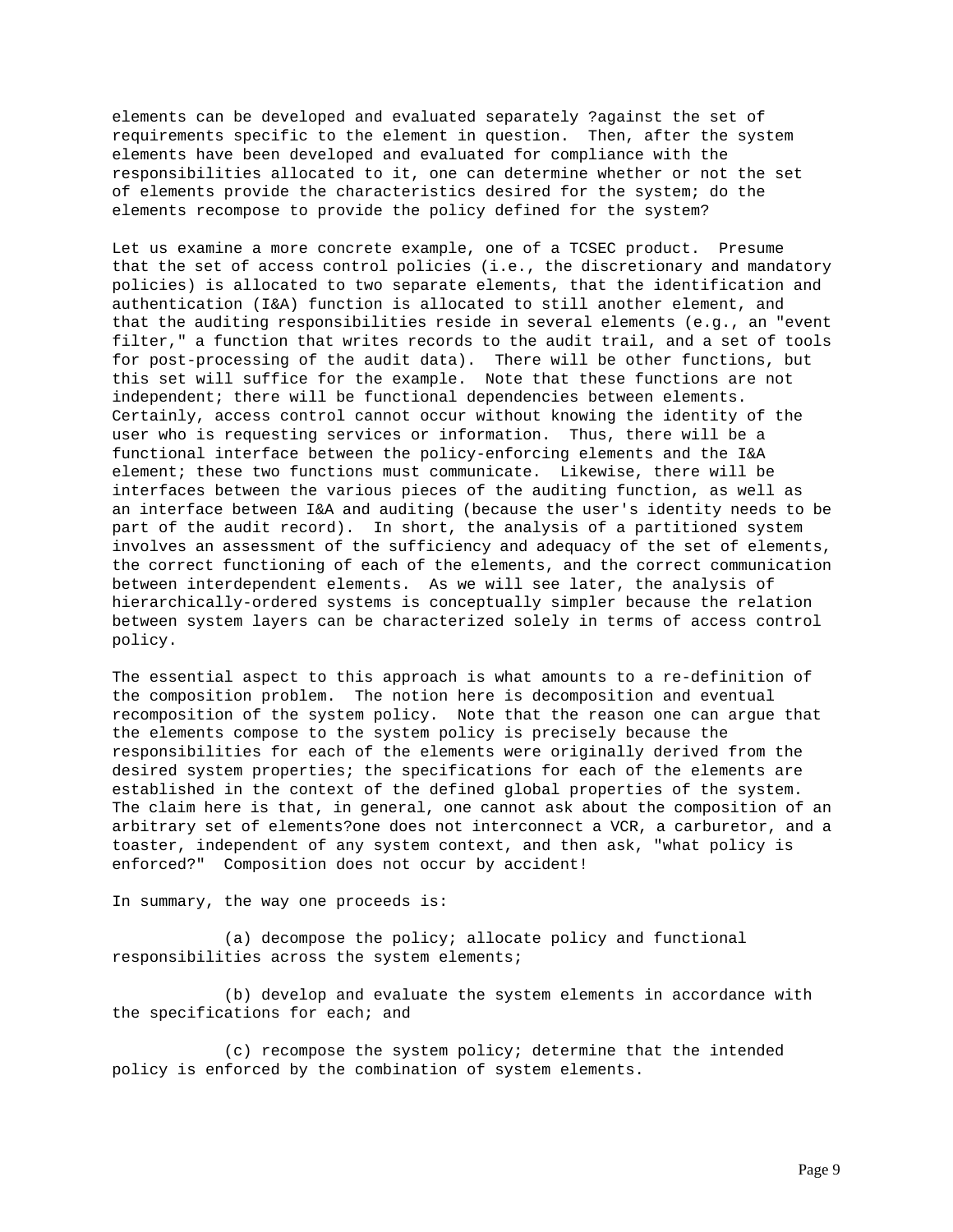III.b Hierarchical Systems

The next structure to be considered is that of hierarchical ordering. A hierarchically-ordered architecture is characterized by dependency. A simple case of a system exhibiting hierarchical dependencies is illustrated in figure 3.3. For such a system the notion of "primitivity" is useful. An abstract machine B is "less primitive" than an abstract machine A if (1) B directly depends on A, or (2) a chain of machines exist such that each machine in the chain directly depends on its successor in the chain. Thus, in figure 3.3, machine 2 is "more primitive" than machine 3 because machine 3 obtains resources and services from machine 2, and is dependent on machine 2 for its own correct functioning (that is, if machine 2 does not function correctly, than it cannot be argued that machine 3 functions correctly). Machine 1 is the most primitive, because it neither depends on any other machine for correctness, nor does it obtain resources from another machine; it "owns" its own resources. This is the class of architectures that is dealt with in the TDI.

Unlike the case for partitioned systems, there is a clear "privilege" hierarchy. This, as we will see later, allows for strong conclusions to be reached under certain conditions.

The TDI was largely motivated by fairly pragmatic considerations, but it is the implications on system design and analysis that are of consequence. The TDI was driven by the need to be able to evaluate the kinds of products that were expected to appear in the marketplace. In particular, some applications, such as database management systems (DBMS), transaction processors, and electronic mail, also have the need to control the sharing of resources and services?they need to provide security capabilities. Insofar as a system deals with access control issues, the principles and technology of the TCSEC are relevant. However, it is not unusual for the vendor of an application, such as a DBMS, to provide a software product that is intended to be hosted on an existing platform consisting of hardware and probably an operating system, as illustrated in figure 3.4. A practical problem arises when a vendor submits for evaluation a product to be hosted on an existing platform that has already been evaluated. In effect, the vendor is proposing for evaluation a system composed of distinguishable parts, one that is known, and one that is new and unknown.

The procedures of the TCSEC evaluation process were predicated on the premise that evaluations would be focused largely on operating systems. That is, the system to be evaluated was expected to be entirely the product of a single manufacturer. Thus, the process that existed when the TDI was being developed required the vendor to provide all the evidence required to demonstrate that his product satisfied the requirements of the target rating. This would include, among other things, information about the hardware. This is certainly not unreasonable; the evaluator must be able to ascertain that the product is indeed what the vendor claims it to be. However, this approach has the consequence of requiring an applications vendor to provide proprietary information about the host system; information which he may not be able to obtain, or may be legally restricted from releasing. It would be advantageous to have a method whereby the vendor need only present information about those parts of the composite system that are new. Also, from the point of view of the evaluator, we are faced with the prospect of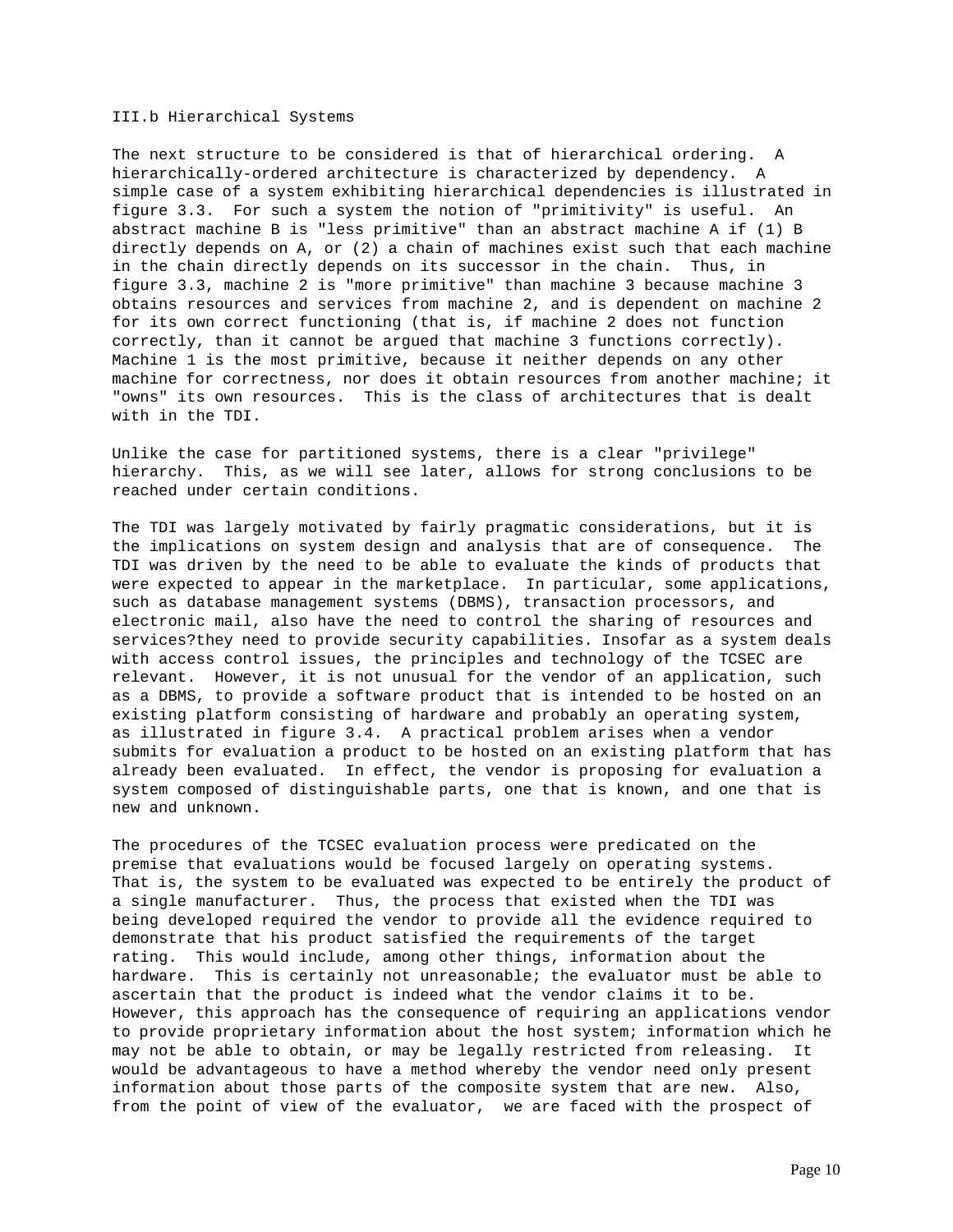evaluating the entire system, major elements of which may already have been evaluated and whose properties are already known. Thus, it would be advantageous to be able to reach accurate conclusions about the composite system by evaluating only the new elements; that is, without replicating previous evaluation efforts. This is exactly the composition problem! In other words, the question is, "under what set of conditions is it possible to determine the global characteristics of a system as a result of the separate assessment of distinguishable parts of the system?"

In short, the TDI was focused on the set of problems: extension of TCSEC principals to applications, conservation of evidence, conservation of evaluation effort, and the composability of evaluations in a layered (or hierarchically-ordered) system.

#### TCB Subsets

The primary logical construct for dealing with the problems presented by layered (or hierarchically-ordered) systems is that of "TCB subsets" [15]. The notion of TCB subsets is a conservative extension of the reference monitor concept. That is, the original definition of a reference monitor implementation (or a TCB) included the hardware, whereas a TCB subset is defined such that it may, but need not, include hardware. However, a TCB subset has the essential characteristics outlined in Section II.b. That is, it enforces a defined policy?it mediates the access of a set of subjects to a set of objects on the basis of stated access control rules. Additionally, it must be shown to be tamper-resistant, always invoked (i.e., mediates every access), and small enough to be subject to test and analysis, the completeness of which can be assured.

The important consequence is that there is a reference monitor per layer of the system; each layer (or, subset) is complete with respect to a policy enforced over a set of resources exported by that layer. This, in turn, means that layer m is constrained by the policy enforced by layer m-1; layer m is untrusted relative to layer m-1. It is precisely this condition (i.e., that each layer is complete with respect to policy) that allows one to advance a convincing argument about the composability of the set of system layers. At the lowest level (TCB Subset0 in figure 3.5) there is a set of hardware, software, and possibly firmware that implements the reference monitor concept (i.e., it constitutes a TCB). By definition, nothing that happens external to this layer may violate or bypass the security policy enforced by it. Clearly, this assertion is the focus of considerable analysis. However, the critical point is that the analysis of this layer may be undertaken independent from, and without regard to, the analysis of any other element of the system; no action of any higher (or less primitive) layer can alter the results of the analysis of this layer. The next layer of the system (i.e., TCB Subset1) treats the previous layer as merely an abstract machine (or "virtual hardware"), providing resources and exhibiting hardwarelike properties (e.g., support for distinct domains of execution). It creates the abstractions of subjects and objects over which some, possibly different, access control policy is enforced. As before, the analysis of this TCB subset can proceed independently; whether or not this level of the system satisfies its requirements is knowable only from the details of this level and the properties exported to it by the abstract machine (i.e., the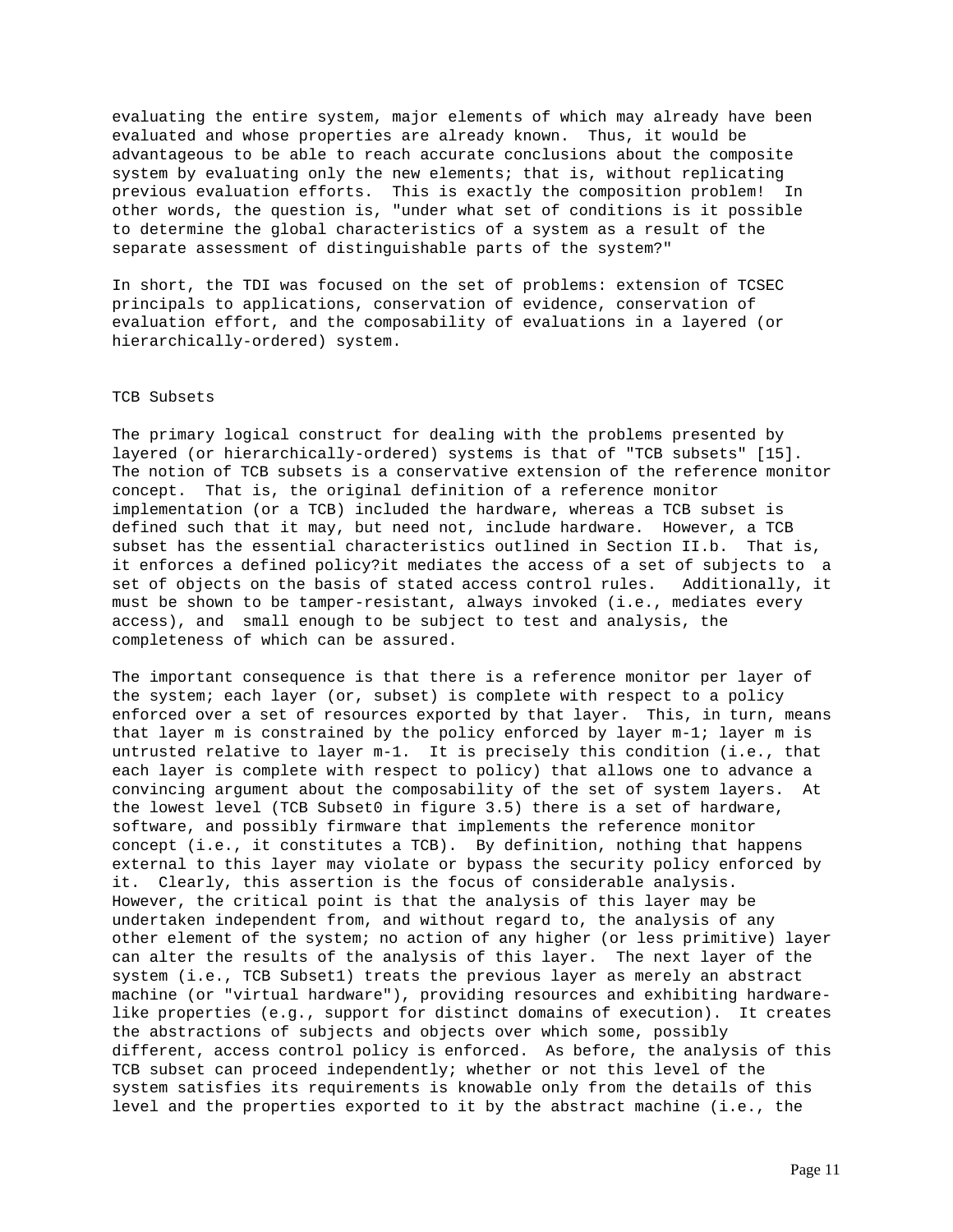more primitive layers) upon which it depends. The concept is recursive; each layer treats the more primitive layers as an abstract machine from which it obtains resources, and by whose policy it is constrained. In turn, each layer exports services and resources which are mediated in accordance with the set of access control rules it imposes. A more detailed discussion is presented in Appendix B, "Reasoning About TCB Subsets."

Thus, the way in which one proceeds for system design and analysis is:

(a) decompose the policy; allocate policy responsibilities across the system layers;

(b) develop and evaluate the system elements in accordance with the specifications for each; and

(c) recompose the system policy; determine that the intended policy is enforced by the combination of system elements.

Note that this is consistent with the procedure for dealing with a partitioned system, as discussed in paragraph III.a. That is, one starts from the global requirements for the system, derives requirements for each of the elements of the system (i.e., each of the layers), analyzes each of the elements for compliance with its derived requirements, and ultimately decides on the reasonableness of the assertion that the properties of the elements compose to the properties desired of the system. However, the one significant difference is that resulting from the condition that each TCB subset is complete with respect to policy. This constraint means that the interaction between subsets can be completely characterized in terms of policy; the functional dependencies that add complexity in the case of partitioned systems do not present the same problem with the TCB subset approach to hierarchical systems.

To summarize the TDI and the TCB subsets approach, we now have a method for dealing with hierarchically-ordered architectures?it provides a way to define the system as a set of relatively independent system layers which, in turn, provides the basis for arguing about the composition of the system.

# IV. THE COMPLETE PICTURE: A SYSTEM ARCHITECTURE

 We can now put the pieces together. The concepts of the TNI, dealing with partitioned systems, and those of the TDI, dealing with hierarchically-ordered systems, together provide an elegant and powerful set of notions for dealing with systems of arbitrary complexity, as illustrated in figure 4.1. At the lowest level of the system, an access control policy is enforced on a "primitive" set of system resources (e.g., segments, pages). At the next level, two different operating systems are implemented (e.g., UNIX, DOS), each of which export different abstractions and possibly different policies. At the highest level of the TCB, several utilities are implemented. For example, one can imagine an e-mail service on O/S 1 that implements access control on entities such as messages and mailboxes and a transaction processor on O/S 2 that controls access to executable code (or, "canned" transactions), as well as a database management system that controls access to entities such as tuples, rows, and columns. Each of the entities shown could, in turn, exhibit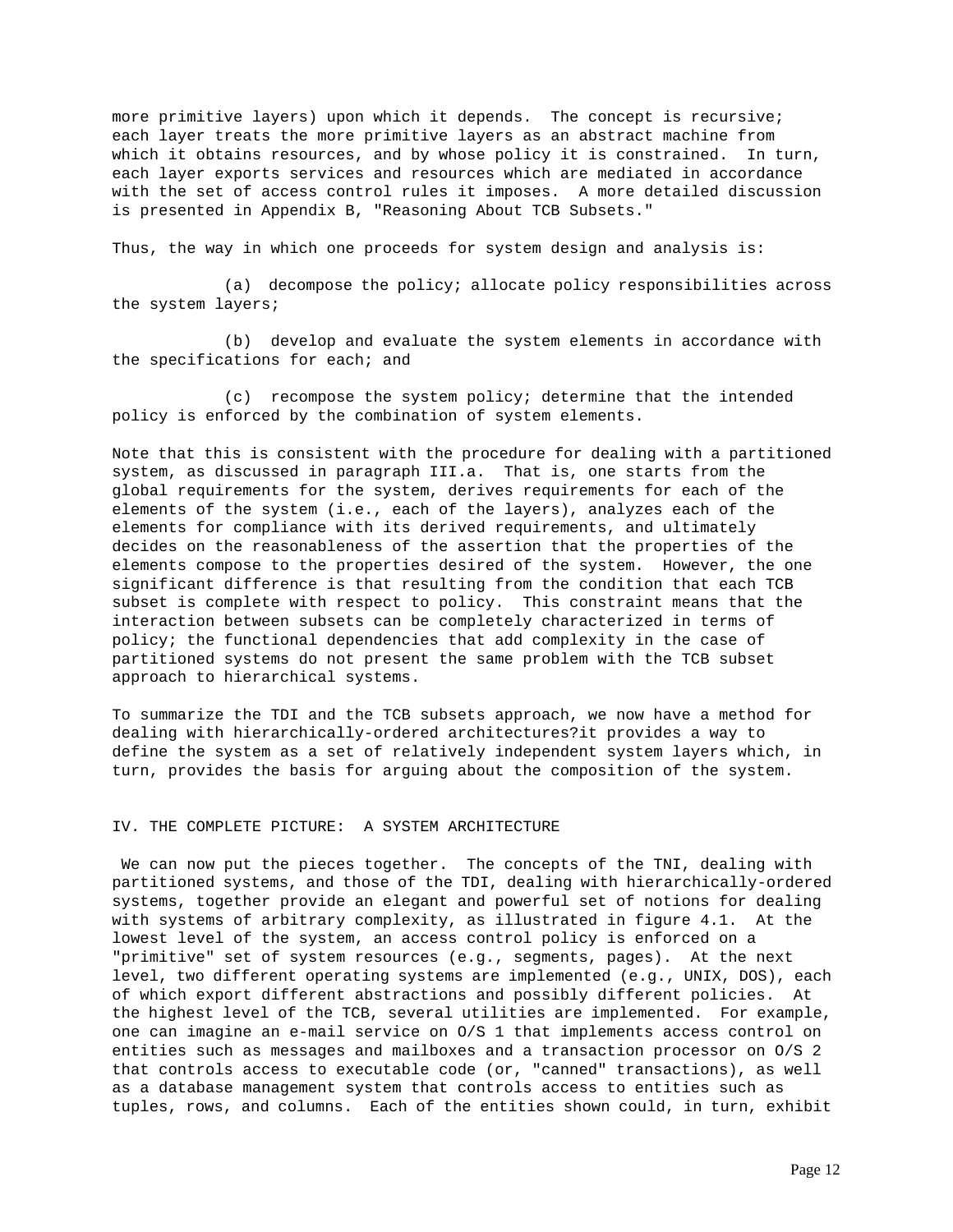a partitioned structure (however, for the sake of simplicity, only the first layer (i.e., "low-level services") is shown as such). Although this is a fairly straightforward computer system example, one could just as easily postulate a command and control system in which the lowest level is a distributed network that controls the access of "hosts" to "messages." At the next level, host computers implement host-specific policies (e.g., Clark-Wilson [9, 10], Bell & LaPadula [3], Biba Integrity [8]) on entities such as files, directories, and devices. Finally, as above, each host computer provides a set of services, or applications, that may add further policy constraints or apply the existing constraints to different classes of objects.

## V. EXTENSIBILITY TO INFOSEC SYSTEMS

In summary, we have theory and procedure for both the designer/developer and the evaluator. The designer can structure a system to provide the user interface(s) that satisfy both functional requirements and security policy requirements, and that structure has sufficient detail and granularity to proceed with the design and development of the system components. The evaluator, starting from a high-level statement of the system security requirements (i.e., the security policy), can proceed from an analysis of the component elements of the system to ascertain compliance with the desired global attributes of the system; he can argue about the composition of the pieces. The critical question, of course, has to do with the utility and limitations of these results to INFOSEC systems.

On the one hand, computer systems are, after all, systems. And, many of the INFOSEC systems we deal with are largely computer-based and provide computational services. The principles of the TCSEC and the results of the TNI and the TDI are quite general, applying to any computational system that supports (and must control) sharing. Additionally, we have seen that the principles, as well as the design and analytic techniques, are applicable to familiar and useful architectures. Most importantly, the techniques allow one to argue about composition.

On the other hand, the concepts presented herein were developed in the context of computer systems, access control policies, and the reference monitor concept. INFOSEC systems can be more complex, not so much in that their structures are more complex, but that they introduce security issues that are not easily representable as access control policies (in fact, they often are not access control policies). That is, INFOSEC systems introduce "policy complexity." For example, it is not clear that it is reasonable, or even useful, to discuss the general field of cryptography in access control and reference monitor terms. Likewise, topics such as "non-repudiation" and "fault-tolerance" introduce issues for which the reference monitor approach may be irrelevant. This is not to say that the decomposition and recomposition analysis and arguments which have been presented are not useful, but the composition argument becomes more complex and may be on less secure or, at least, less well-established theoretical foundations.

# VI. CONCLUSIONS and OPPORTUNITIES

The principles and the design and analysis techniques represented by the TCSEC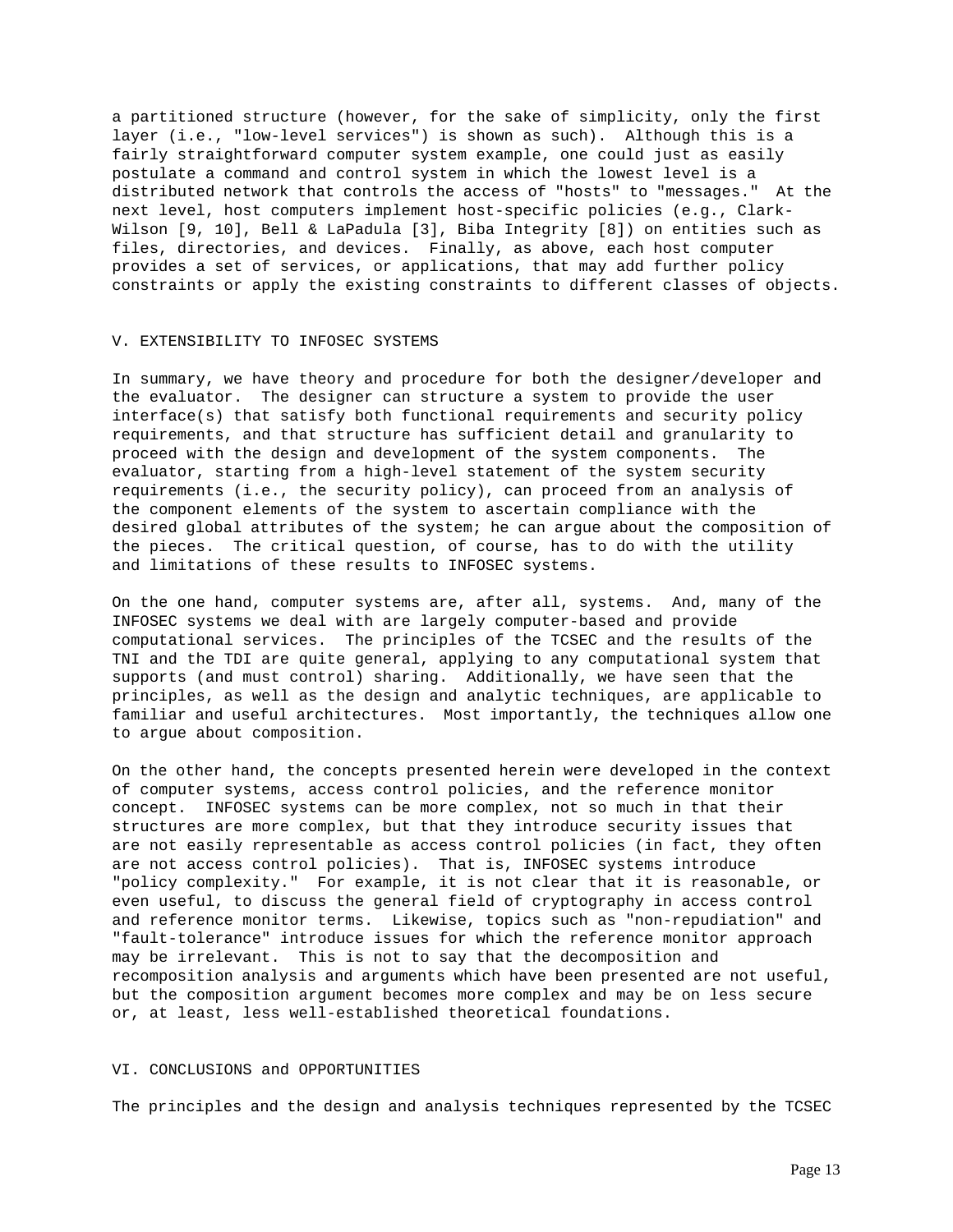and its attendant "Interpretations" are important and useful results. They apply to a class of system problems and system architectures that are encountered daily. The challenge is to extend the results to INFOSEC systems in general. Minimally, it is incumbent upon us to determine the practical limitations of these results, and identify the research topics. In particular, the following areas of investigation are recommended:

(a) The case for the composition of system elements herein has been informal and has been made largely as an appeal to intuition. Some work has been done in the theoretical foundation for the composition of layered systems [13]. However, formal analysis of the composition of partitioned systems has yet to be pursued.

(b) As has already been noted, the manner in which requirements can be expressed may limit the scope of theoretical results. Some requirements may be expressible in terms that allow them to be easily and naturally incorporated into the existing theory and framework. For other requirements, it will be necessary to extend the theory.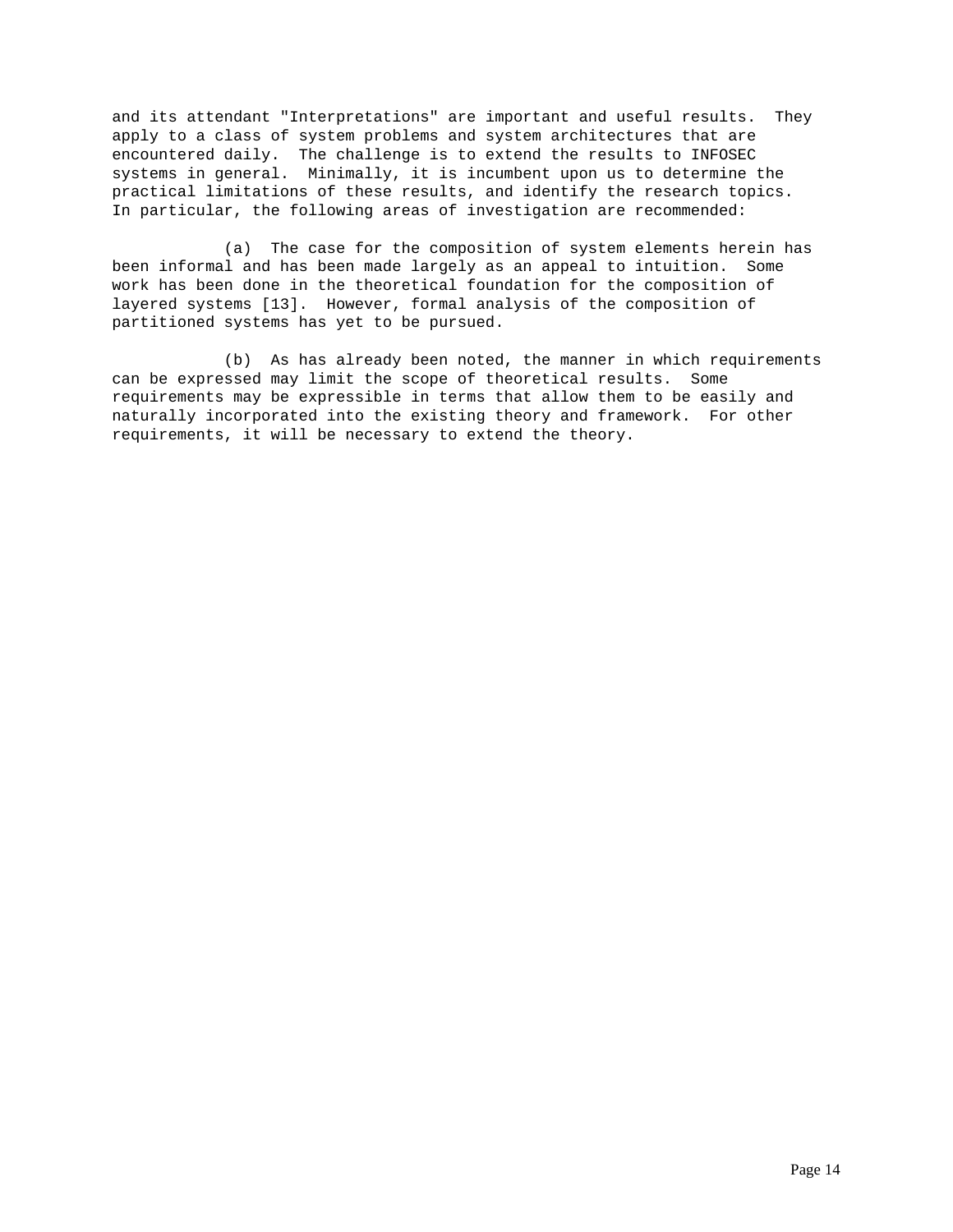APPENDIX A: TCB Subsets and Partial Ordering?

The presentation of section III.b was limited to systems that are strictly hierarchical. However, this was done merely for simplicity of presentation. In fact, the concept of TCB subsets is considerably more general, allowing one to deal with architectures that reflect partial ordering.

The definitions that are central to the concept of TCB subsets are those of "primitivity" and "dependency." These terms were introduced in section III.b, and will be expanded on only briefly here. A more lengthy and rigorous discussion is provided in Appendix B of the TDI. The key notion is that of "dependency," which can be loosely described as follows:

Consider two systems (or abstract machines) M1 and M2, with specifications sM1 and sM2 respectively. The usual question of interest is how well a machine, M, does what its specifications, sM, say it is supposed to do. That is, the degree of correspondence between sM and M. We say that M2 "depends on" M1 if the arguments about the correct implementation of M2 with respect to sM2 must assume the correct implementation of M1 with respect to sM1. That is, M2 "depends on" M1 if the correctness of M2 cannot be demonstrated without assuming (or demonstrating) the correctness of M1.

As an example, consider a set of communications protocols. Each layer is, in fact, an abstract machine with a corresponding specification. Clearly, arguing about the correctness of any layer depends upon the correct implementation of the previous layer(s). For instance, a layer responsible for packet reassembly must assume that some lower layer has made the correct correspondence of packets to "connection." Note that dependency is not the same as information flow. In the example of the protocol stack, data and parameters flow in both directions, but the dependency is "downward." Nor should dependency be confused with the accuracy of input data ? a calculator can be shown to correctly implement its specifications regardless of the values that are presented to it.

 As a related note, modern software engineering tends to be concerned with "circular dependencies," which occur when machines are mutually dependent. These are cases to be diligently avoided, and to be corrected when they occur, precisely because they make it difficult, if not impossible, to reason about the correctness of the resulting system.

The question now is, "what are the architectures that can be formed using only the concepts of primitivity and dependency?" It turns out that it is the class of architectures that are partially ordered (i.e., exhibit a "tree-like" structure), as shown in figure 1. In the illustration, the arrows indicate the direction of dependency. Thus, M1 "depends on" M0 (designated by "M1 ? M0"). Note that both M1 and M2 depend on M0 (or alternatively, M0 is more primitive than both M1 and M2). This structure is consistent with the notions of primitivity and dependency and only means that both M1 and M2 obtain resources and data from M0, and that neither M1 nor M2 can be shown to be correct without also showing that M0 is a correct implementation of its specification. There is no implication about dependency between M1 and M2. In fact, in the illustration it is clear that there is none?they are independent; neither is dependent upon the correctness of the other for its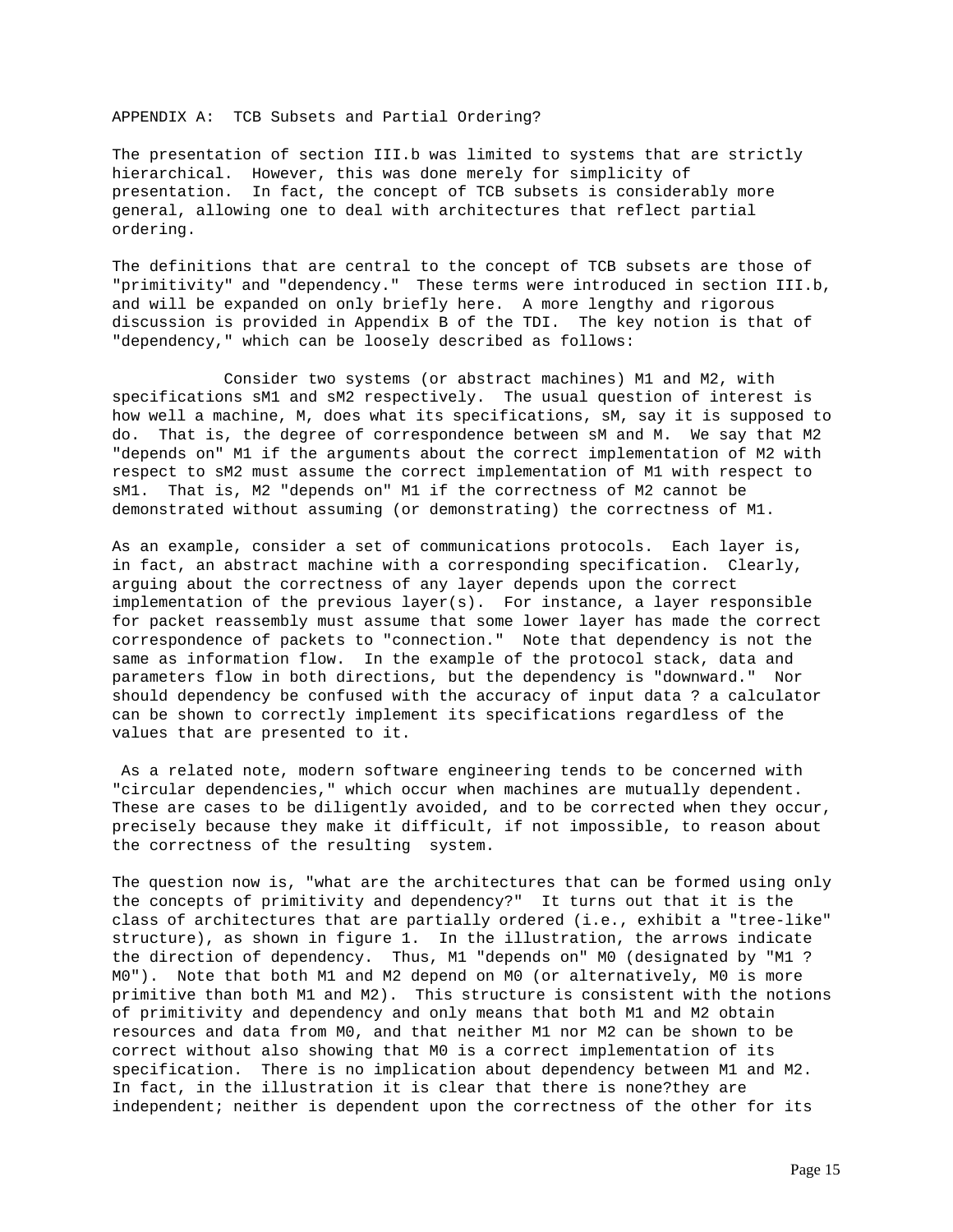own correct behavior (even though they may exchange information). The relations in the illustration are:

> (a) M3 ? M1 ? M0 (b) M4 ? M2 ? M0 (c) M5 ? M2 ? M0

Note that these relations are transitive. Thus, from (a) it is also true that

M3 ? M0.

Alternatively, M0 is more primitive than M1, which is more primitive than M3. Consequently, from the definition of "primitivity" given in Section III.b, M0 is more primitive than M3.

Thus it is seen that the notion of dependency is sufficient for describing architectures that exhibit partial ordering (i.e., a set of machines or modules that are organized as the nodes of a rooted tree). As a consequence, the construct "TCB subsets" is also applicable to such structures.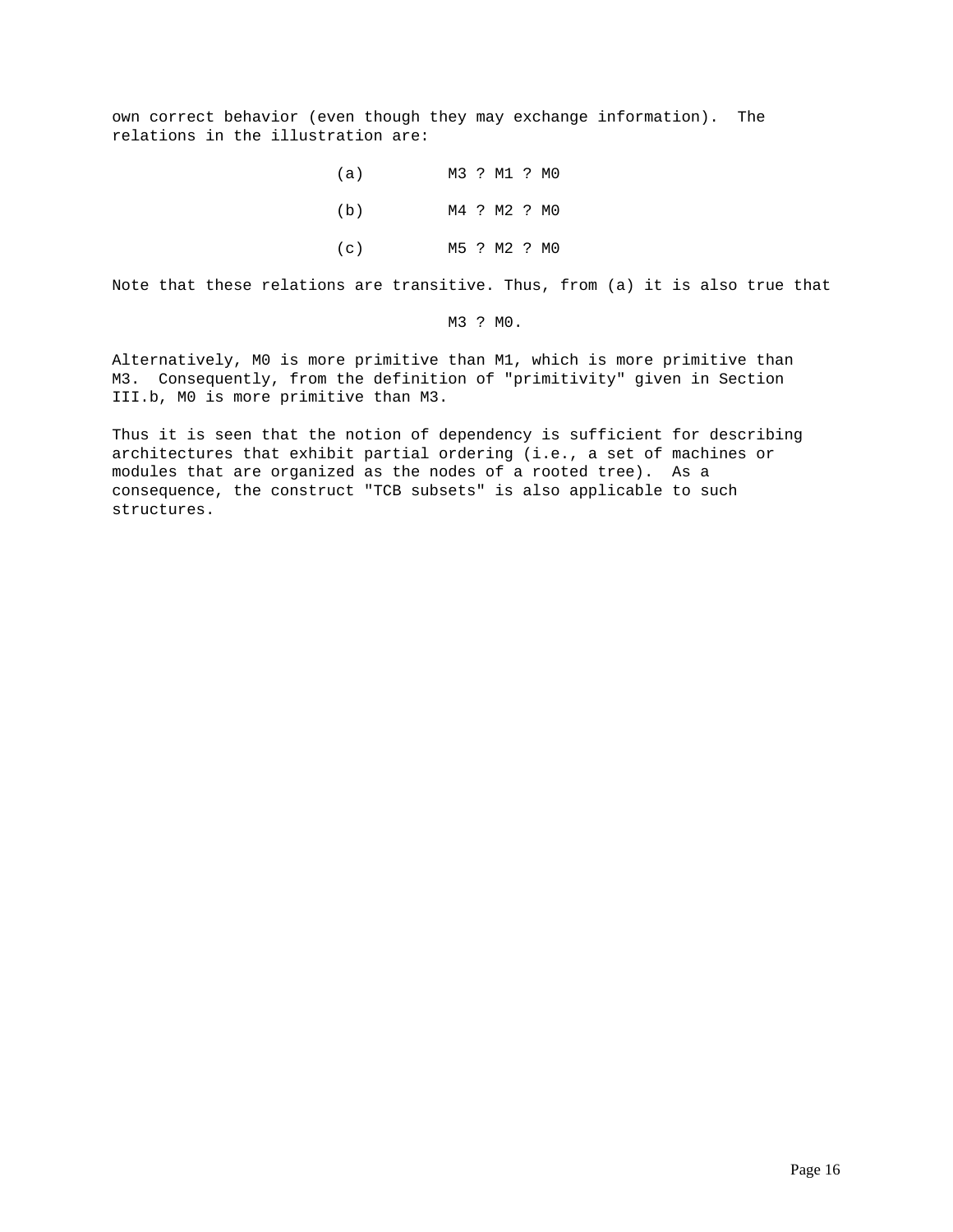This appendix is intended to provide a deeper understanding of the TCB subset concept by demonstrating how it is applied and how the central arguments proceed. The references to the levels of the TCB are keyed to figure 3.5.

The most primitive level is TCB Subset0, which is composed of hardware, software, and possibly firmware. The hardware exports entities such as words or bytes and typically provides for distinct execution domains through the hardware structure and memory management functions. To demonstrate the principles involved, it will be useful to postulate a hardware that provides four domains, or states (e.g., Intel i80286, i80386). That is, code may execute in any of four hardware states, with varying attendant "privileges" and capabilities. The software and firmware portions of this layer create a higher level abstraction, such as segments or pages that it exports (i.e., presents at its external interface). It also imposes a set of access control constraints (i.e., enforces a set of rules that determine the conditions under which the exported abstractions may be accessed and manipulated). Finally, this layer will export hardware or hardware-like properties; it may provide unused hardware domains for use by other layers, or it may provide logical domains. For this example we will assume that TCB Subset0 executes entirely in the most privileged hardware state. It makes the remainder of the hardware states available to untrusted (relative to itself) processes and, at the same time, constrains all processes not in Subset0 to the less privileged states. That is, no subject that is untrusted relative to TCB Subset0 may execute in the domain of TCB Subset0. This is precisely what allows a convincing argument to be made about the "tamper-proof" property of this TCB Subset. More to the point, it is necessary to demonstrate that this layer satisfies the definition of a TCB Subset?that it implements the reference monitor concept and has the essential properties of a TCB. The properties "always invoked" and "analyzable" are argued from the software architecture and the correct and complete implementation of the interface specification. The essence of the argument about these properties is the same at all layers. That is, these arguments proceed from the software and its implementation. Because the property of tamper-proofness is traditionally argued from the attributes of the hardware, introduction of the concept of TCB Subsets makes this the property that requires special attention. The most primitive layer (i.e., TCB Subset0) contains hardware, and thus the argument for tamper-proofness proceeds in the conventional manner, based upon the ability of this layer to control the hardware and thus guarantee that only its processes execute in the most privileged hardware state. In turn, this means that no processes external to this layer can modify the code or data structures of TCB Subset0. The ramification for evaluators is that once the analysis of this layer is complete, one does not have to return to it, because nothing that is implemented at less primitive (i.e., higher) layers can change the results obtained. For example, the penetration testing and covert channel analysis are carried out at the interface, or policy boundary, enforced by TCB Subset0. Because any higher layer can only obtain services and resources through this interface, no higher layers can (assuming, of course, that the analysis was complete) do anything that is not already accounted for in the analysis. In other words, the higher layers can be no more malicious than the evaluators have already been allowed to be. As a consequence, the analysis of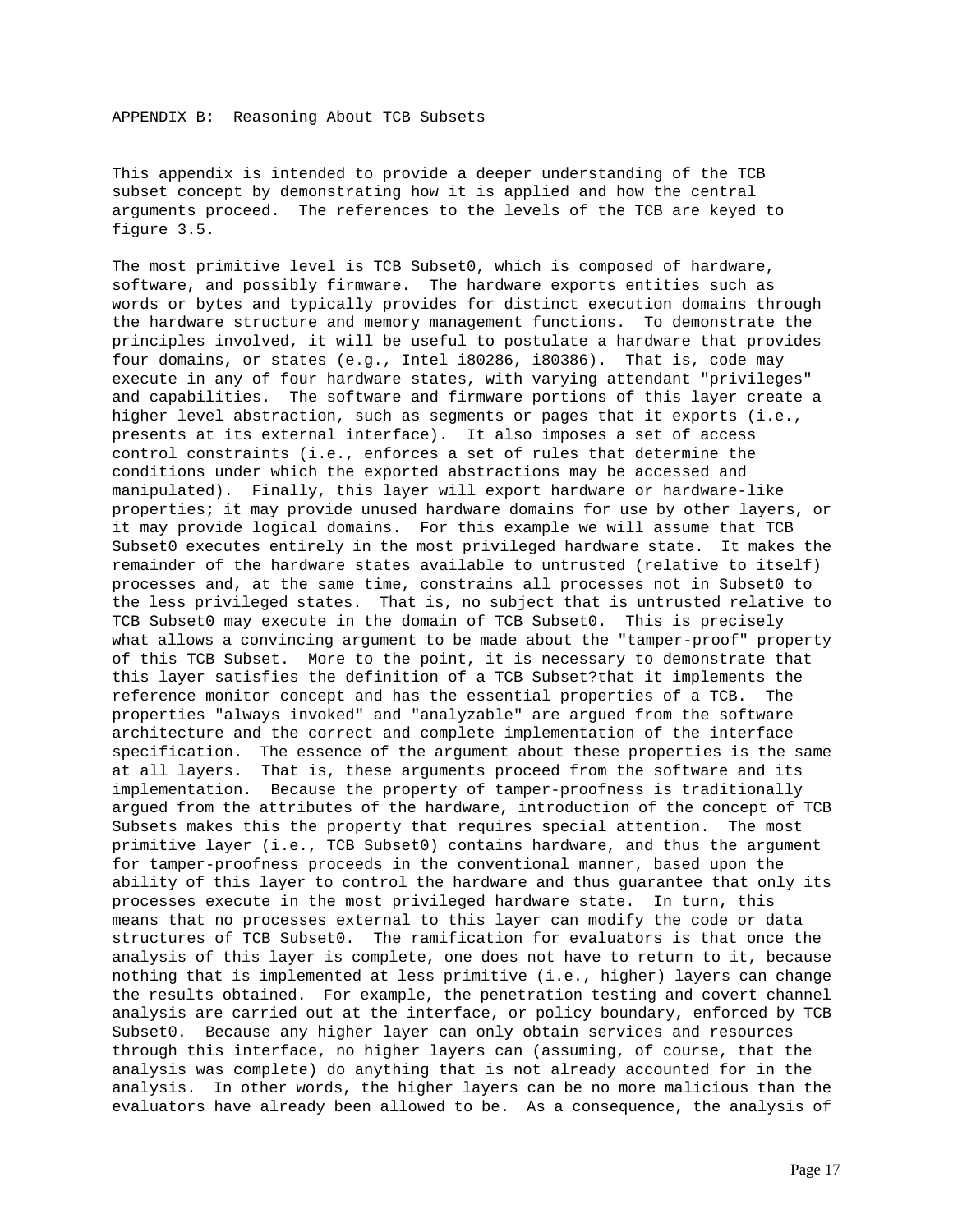this layer can be performed independently; analysis of the properties of this layer provides evidence about the composite system that cannot be affected by any less primitive layer.

The next layer (i.e., TCB Subset1) is implemented as a set of processes (or subjects) that are untrusted relative to the more primitive layer, TCB Subset0. This means that TCB Subset1 is presented with the objects exported by TCB Subset0, its access to them is constrained by the policy enforced by TCB Subset0, and the processes that make up TCB Subset1 are further constrained such that they may not execute in the most privileged hardware state. What this layer has available to it is the remaining three hardware states. Briefly, it "views" TCB Subset0 as though it were merely hardware, providing services and resources in accordance with an explicit interface definition. That is, TCB Subset0 is treated as merely an abstract machine with hardware-like properties. In the engineering vernacular, it is a "black box." As noted above, the property of interest is that of tamperproofness. For TCB Subset1 it is argued from the fact that this layer has available to it a domain structure that is enforced by the "virtual hardware," TCB Subset0 (and ultimately by the actual hardware). Thus, TCB Subset1 may reserve for its own execution the most privileged of the states available to it, in turn constraining all subjects supported by it (i.e., all "untrusted" processes) to execute in the less-privileged domains. Thus, a convincing argument can be advanced that no processes that are untrusted relative to TCB Subset1 (i.e., processes of any less primitive layer) can modify the code or data structures of TCB Subset1. TCB Subset1 will use the abstractions (e.g., segments) presented to it to create other abstractions (e.g., files, directories) that it, in turn, makes available at its interface. Additionally, it will impose a set of access control rules on these objects. Thus, the arguments that TCB Subset1 does, in fact, represent a valid implementation of the reference monitor concept proceeds in a fashion that is a conservative extension of the traditional line of argument. And, as before, the analysis of this layer can proceed independently.

Clearly, the process is recursive. Each layer views the next more primitive layer(s) as a set of virtual hardware, exporting services, resources, and properties. The property of tamper-proofness can be argued if, and only if, it can be shown that the layer in question has available to it a domain for its own execution, from which it can control the action of the (untrusted) subjects it supports.

Finally, because each layer is tamper-proof relative to all less primitive layers, one can perform analysis on each of the layers separately and still reason to the composition of the system policy.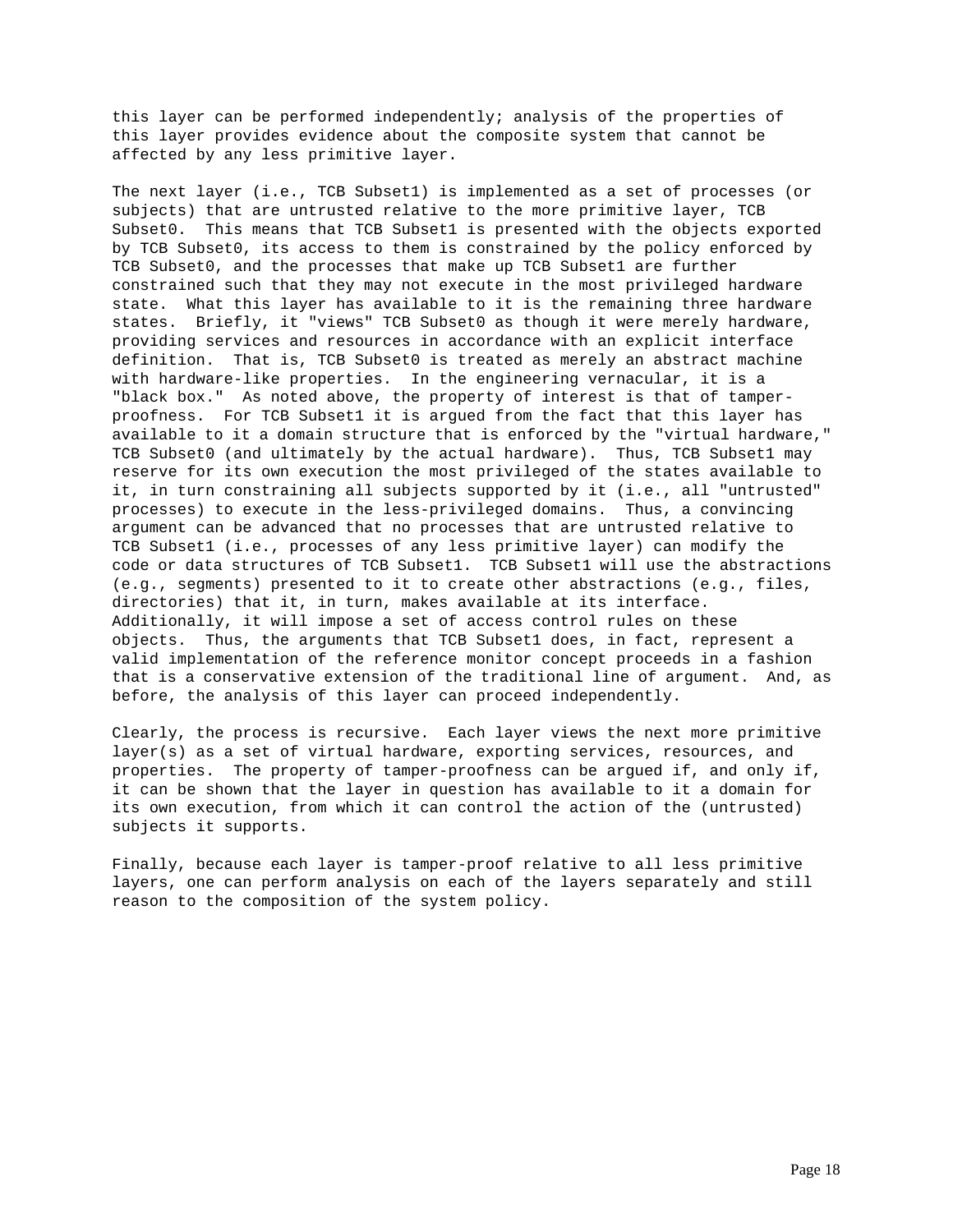REFERENCES

1. J. P. Anderson, "Computer Security Technology Planning Study," ESD-TR-73-51 (AD-758206), J. P. Anderson Co., October 1972.

2. D. E. Bell and L. J. La Padula, "Secure Computer Systems: Unified Exposition and Multics Interpretation," MTR-2997, (AY/W 020 445), The MITRE Corporation, Bedford, Massachusetts, July 1975.

3. D. E. Bell and L. J. La Padula, "Secure Computer Systems: Mathematical Foundations," MTR-2547-I, (AD 770 768), The MITRE Corporation, Bedford, Massachusetts, March 1973.

4. D. E. Bell, "Secure Computer Systems: A Refinement of the Mathematical Model," MTR 2547-III, (AD 780 528), The MITRE Corporation, Bedford, Massachusetts, December 1973.

5. D. E. Bell, "Secure Computer Systems: A Network Interpretation," Proceedings of the Second Aerospace Computer Security Conference, McLean Virginia, December 1986, pp. 32-39.

6. K.J. Biba, "Integrity Considerations for Secure Computer Systems," MTR-3153, The MITRE Corporation, June 1975; ESD-TR-76-372, April 1977.

7. D.D. Clark, and D.R. Wilson, "A Comparison of Commercial and Military Computer Security Policies," Proceedings of the 1987 Symposium on Security and Privacy, April 1987.

8. D.D. Clark, and D.R. Wilson, "Evolution of A Model for Computer Security," Proceedings of the 11th National Computer Security Conference: A Postscript, 17-20 October 1988.

9. Department of Defense, Department of Defense Trusted Computer System Evaluation Criteria, DOD 5200.28-STD, December 1985.

10. Department of Defense, Trusted Network Interpretation of the Trusted Computer System Evaluation Criteria, NCSC-TG-005, Version -1, 31 July 1987.

11. Department of Defense, Trusted Database Management System Interpretation of the Trusted Computer System Evaluation Criteria, NCSC-TG-021, Version-1, April 1991.

12. S.S. Lam, et al, "Applying a Theory of Modules and Interfaces to Security Verification," Proceedings of the 1991 IEEE Computer Society Symposium on Research in Security and Privacy, May 20-22 1991.

13. L. J. La Padula and D. E. Bell, "Secure Computer Systems: A Mathematical Model," MTR 2547-II, (AD 771 543), The MITRE Corporation, Bedford, Massachusetts, May 1973.

14. Saltzer, J.H. and Schroeder, M.D., "The Protection of Information in Computer Systems," Proceedings of the IEEE, September 1975